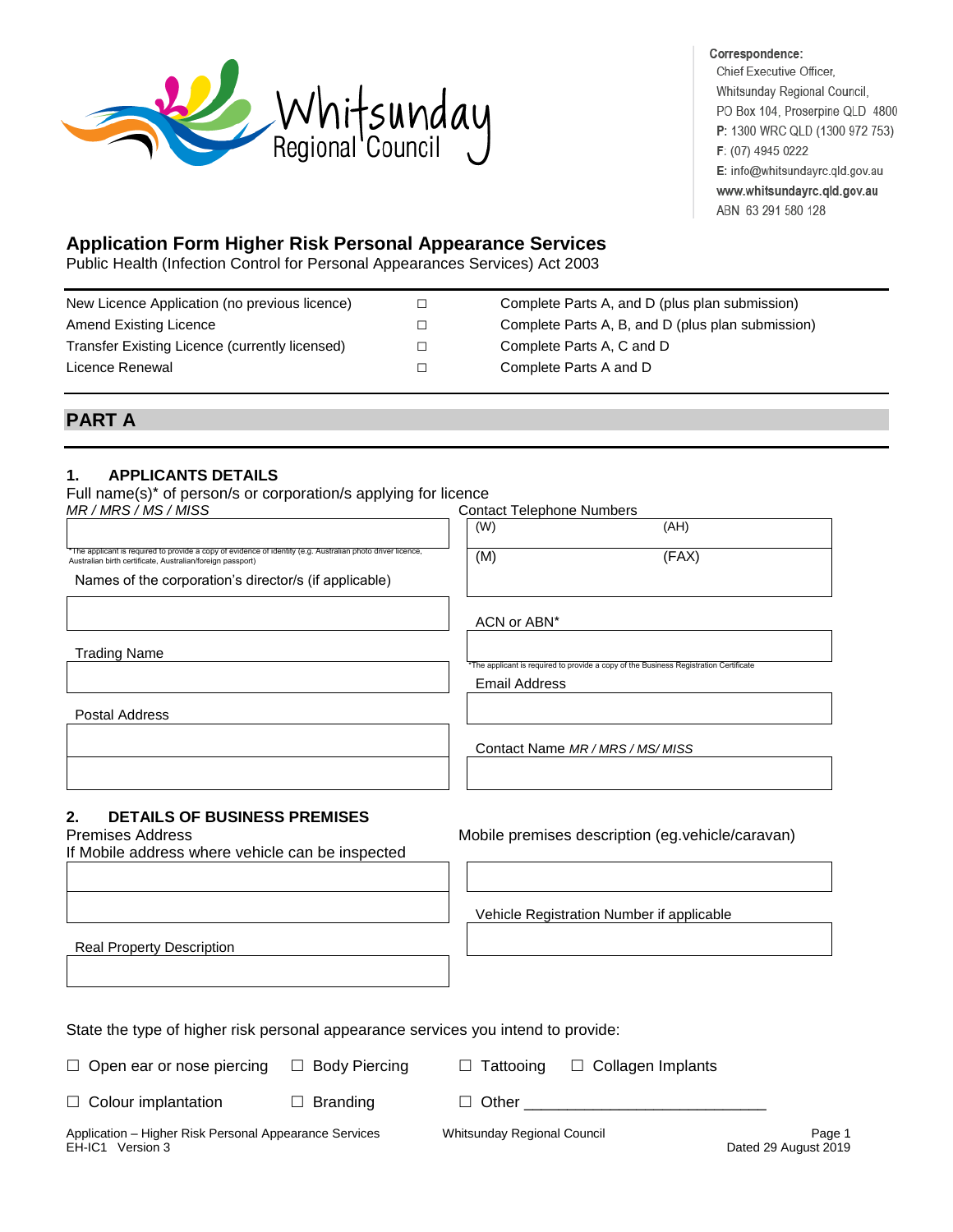## **PART B**

### **AMENDMENT OF EXISTING LICENCE**

| 3. | DETAILS OF AMENDMENT REQUESTED |
|----|--------------------------------|
|    |                                |
|    |                                |
|    |                                |
|    |                                |
|    |                                |

#### **If the amendments involve changing the location of the premises shown on the licence, or adding additional premises, please complete the following:**

Premises Address *If Mobile, address where vehicle* Mobile premises description (e.g. vehicle, *can be inspected* caravan)

Vehicle Registration Number *If applicable*

Real Property Description

# **PART C**

#### **TRANSFER OF EXISTING LICENCE**

#### **4. TRANSFERRER DETAILS - Current Occupier (licensee)**

| Transferrer's full name MR/MRS/MS/MISS | Licence No. | Expiry date |  |
|----------------------------------------|-------------|-------------|--|
|                                        |             |             |  |
| Telephone Number                       |             |             |  |
|                                        |             |             |  |
| Signature of the applicant             | Date        |             |  |
|                                        |             |             |  |
|                                        |             |             |  |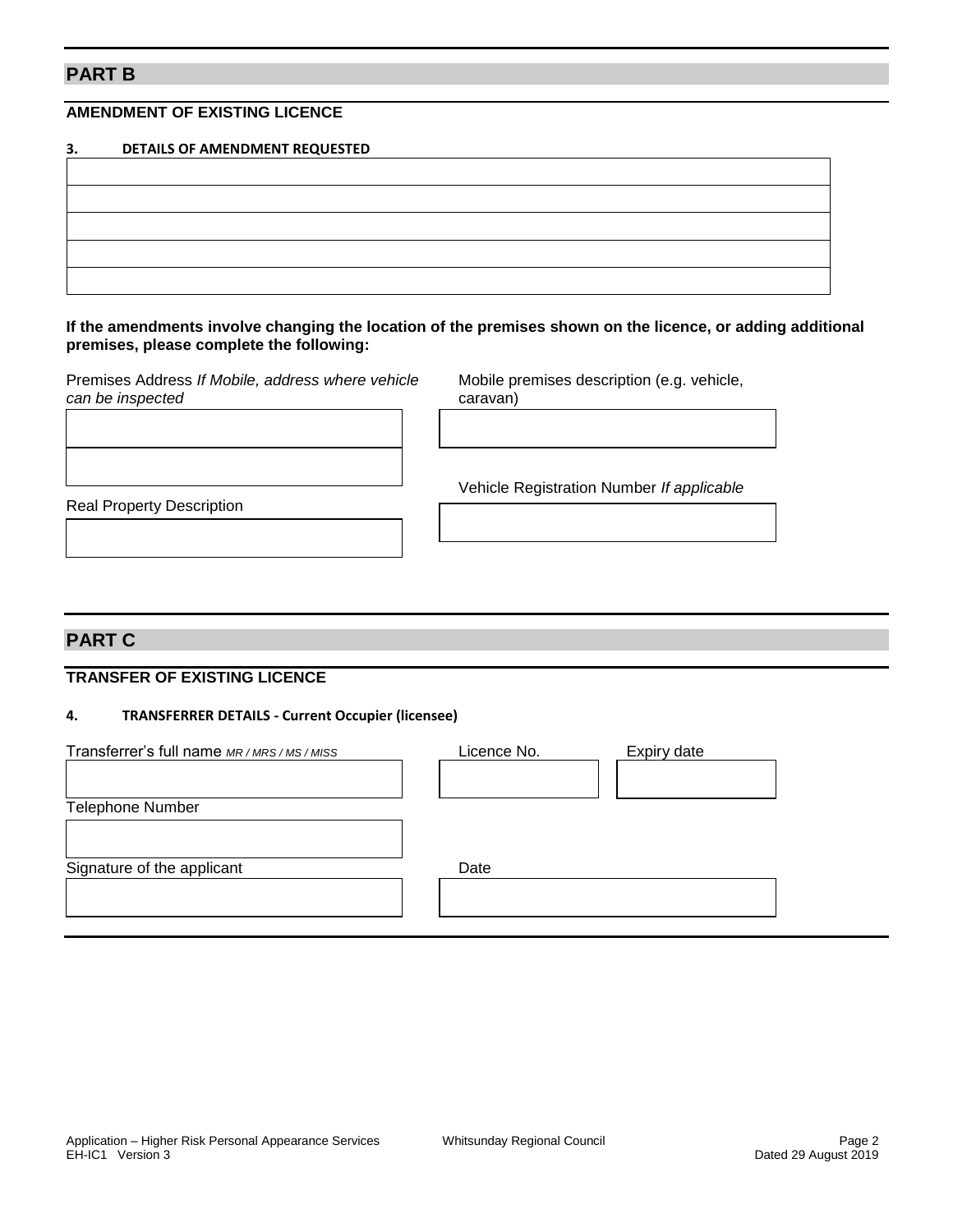## **PART D**

| <b>APPLICANT SUITABILITY</b><br>5.                                                                                                                                                                                                                   |  |  |  |  |
|------------------------------------------------------------------------------------------------------------------------------------------------------------------------------------------------------------------------------------------------------|--|--|--|--|
| Has the applicant been convicted (or found guilty) of any of the following offences:                                                                                                                                                                 |  |  |  |  |
| ப<br>n indictable offence (Drink driving and minor traffic offences are not indictable offences)?                                                                                                                                                    |  |  |  |  |
| An offence against the Public Health (Infection Control for Personal Appearance Services) Act 2003 or a<br>corresponding law?                                                                                                                        |  |  |  |  |
| An offence against the Health Act 1937 or an Australian or foreign law regulating the same subject matter<br>as that Act?                                                                                                                            |  |  |  |  |
| An offence, relating to the provision of personal appearance services, against an Australian or foreign<br>law?                                                                                                                                      |  |  |  |  |
| Has the applicant held a licence under the Public Health (Infection Control for Personal Appearance Services) Act<br>2003, or a licence or registration under a corresponding law, that was suspended or cancelled.<br>$\Box$ $\Box$ Yes*<br>ப<br>No |  |  |  |  |
| Has the applicant been refused a licence under the Public Health (Infection Control for Personal Appearance Services)<br>Act 2003, or a licence or registration under a corresponding law?<br>$\Box$ Yes <sup>*</sup><br>$\Box$ No                   |  |  |  |  |
| Has the applicant had an application for the registration of an establishment refused under the Health Regulation<br>1996?<br>Yes*<br>No                                                                                                             |  |  |  |  |

Has the applicant had the registration of an establishment suspended or cancelled under the Health Regulation 1996?

- ❑ Yes\*
- ❑ No

\* If you answer "yes" to any of the above questions, you must attach a full explanation of the circumstances.

You are not required to give details of convictions for which the rehabilitation period under the Criminal Law (Rehabilitation of Offenders) Act 1986 has expired and is not revived under section 11 of that Act.

Includes a corporation's executive officer

A "corresponding law" is an Australian or foreign law that provides, or provided, for the same matters as the Public Health (Infection Control for Personal Appearance Services) Act 2003.

### **6. INFECTION CONTROL QUALIFICATIONS**

All operators intending to provide a Personal Appearance Service (including individual staff) must be competent in one of the following competency standards:

- *HLTINF005 – Maintain Infection Prevention for Skin Penetration Treatments*
- *HLTIN2A – Maintain infection control standards in Office Practice Settings*
- *HLTIN402B — Maintain Infection Control Standards in Office Practice Settings*
- *HLTIN402C – Maintain Infection Control Standards in Office Practice Settings*

A copy of the Statement of Attainment from a Registered Training Organisation for each operator must be provided with your licence application.

Please detail infection control qualifications: